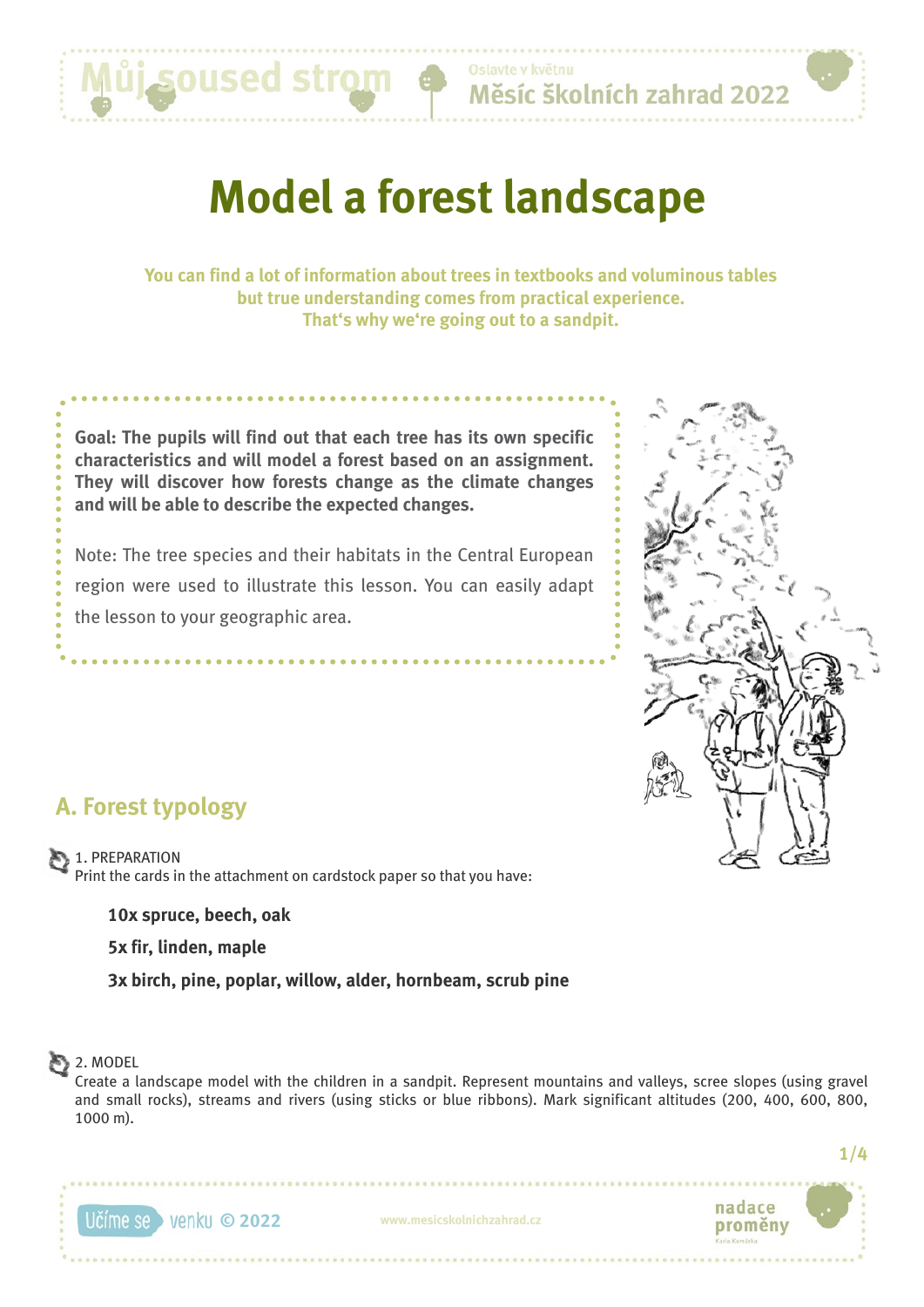### 3. AFFORESTATION

Give each student two to three tree cards at random. And let them place the trees on the sand model where they think they belong.

Then find the cards which the pupils had placed correctly. Remove any tree cards that are planted in the wrong places with a comment (there is too little water for this tree here, it is too hot, too cold, or too much water for that tree).

Then briefly comment on the characteristics of individual tree species and climate zones (e.g. alder likes water, moisture, swamp; birch grows everywhere, but could eventually get pushed out by other woody plants…).

Have the pupils place the trees they had removed back into their model. Then they can describe a part of the model, e.g. what a mountain forest, highland forest, forests around water – wetland, rocks or scree slope forest look like.

### 4. CLIMATE CHANGE

After creating a model of the current situation, try with pupils to estimate or even model how the layout of the trees will change if the climate changes.

Let the pupils come up with answers to the following questions:

**What happens when the climate warms up in the long run (1–3 °C)?**

**- How will the trees' locations shift?**

**- How will the forest boundaries change?**

**What happens if you plant spruce in the lowlands or even in the highlands?**

**What happens if you straighten a river?**

#### *Reference:*

*Oak: Altitude up to 450 m, but will be forced higher with increasing temperatures due to climate change. The English oak will grow lower, the sessile oak will grow higher, the downy oak in sunny forest-steppe habitats.* 

*Beech: Grows at anywhere between 450–1000 m with optimal at about 500 metres where it grows mostly in natural monocultures (in today's conditions), by far the most common naturally occurring tree species in most of the Central European region.*

*Fir: Grows at altitudes between 600–1000 m, grows mostly alongside beech, recently in decline and are planted as a substitute for spruce.*

*Spruce: Found at 700–1000 m in wetlands and wetter places, otherwise at 1000 m and higher. Man has made this the most widespread tree which is being driven higher into the mountains due to climate change, has been widely affected by pests in recent years.* 

*Scrub mountain pine: Non-original and invasive. Grows at altitudes over 1200 m or naturally over 1300 m.*

*Linden, maple: Occurring on scree slopes and in pockets of other habitats (linden and the Norway maple lower altitudes and the sycamore maple higher).*

*Pine: Generally grows at places where other trees fail: dry sands, rocky terrain, wetlands (mountain pine), mountain tundra (scrub mountain pine), Scotch pine thrives among rocks*

*Birch: A pioneer tree, grows everywhere, pushed from new territories by climax trees, it remains on rocks.*

*Hornbeam: Grows with oak, or on scree slopes due to the fact that it regrows well from stumps, hornbeam was used in the oldest commercial forests (coppice forests).*

*Alder, willow and poplar: Generally grow close to streams and rivers, wetlands, springs.*

#### Summary:

................

200–300 m oak 300–450 m beech and oak 450–600 m beech 600–700 m beech and fir 700–1000 m beech spruce, fir Over 1000 m spruce Above 1200 m scrub mountain pine Scree: linden, maple and hornbeam Rocks: birch and pine Wetlands: alder, willow, poplar

. . . . . . . . . . . . . .



**2/4**

**© 2022 www.mesicskolnichzahrad.cz**

..................................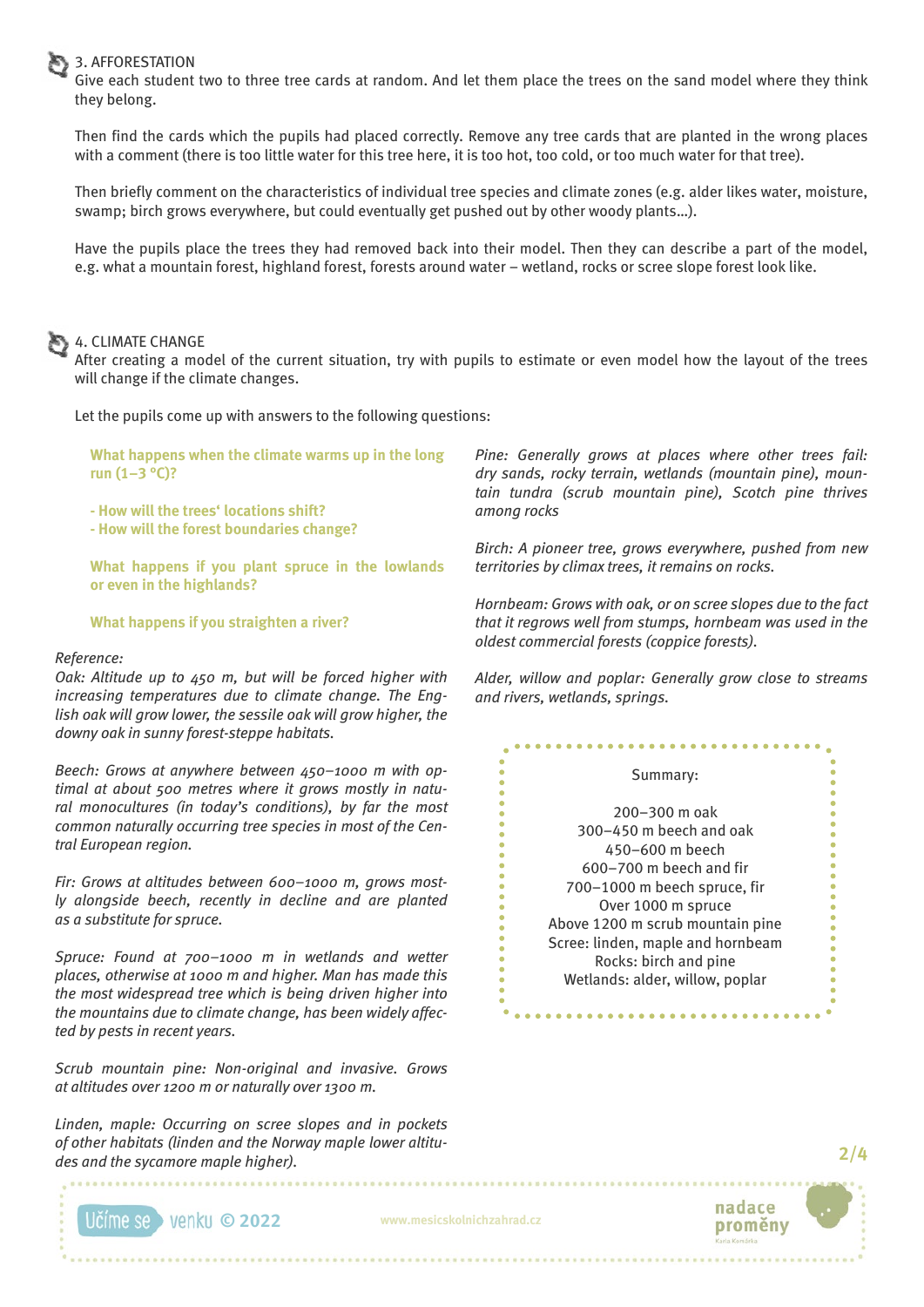# **B. Trees in the landscape**

### 1. MICRO-LANDSCAPES

Trees in the landscape form not only forests, but also copses, tree alleys, in-field strips, forest edges. Trees in the woods are to be found in old growth forests and also in commercial forests.

Now model different woodland habitats. Give flowerpot trays to groups of 2–3 students and have them produce the following woodland and non-woodland units as described in the attachment:

| - Old growth forest | <b>Forest edge</b> | Mountain tundra | - Orchard |
|---------------------|--------------------|-----------------|-----------|
| - Monoculture       | - Scree forest     | - Copse         | - Park    |
| - Coppice forest    |                    | - Solitary tree |           |

Following the instructions, the pupils will create a landscape element on the trays (using sand, stones, twigs, leaves,…). The teacher checks the models and gives comments (missing dead wood in an old growth forest, contemporaneity in monocultures, shrubs in a forest edge).

### $2.$  QUIZ

Others try to guess what each model represents. Older students can guess without help while younger ones can choose from a list of options offered.

### 3. RUNNING BETWEEN MICRO-LANDSCAPES

At the end of the lesson, place the models some distance from each other and run between them choosing a stand that:

**is natural, without human intervention is designed for growing trees for lumber has the most varied number of species has the least number of species is a typical agricultural landscape is most altered by man lies on the forest floor has usually only one or very few tree species**

### **REFLECTIONS AND SCIENTIFIC CONCLUSIONS**

**In the end, have the pupils share what they experienced outside and what surprised them. End the lesson with evaluating the condition of the forests in your country.**

**- Which woodland is the most stable and best able to withstand climate change? (They are natural, diverse and ancient woodland.)**

**- What will happen when the climate warms up? (Forest boundaries will shift, the heat will push beech and spruce higher into the mountains, the oak will spread, but there is also a risk of woodlands failing because of water shortages.)**

**- Where is the landscape most full of life? (Ecotones full of shrubs and transitional ecosystems in general and, secondly, forests full of dead wood and cavities.)**

*Take pictures of the creations, display the models on the school premises, make a record of the outdoor lesson with the children.*

*Write an article about your unconventional teaching on a pile of sand in a school magazine.*

### **WHAT CAN BE EVALUATED (EVIDENCE OF LEARNING):**

| The pupils:<br>- Co-created a forest and landscape model.<br>- They found that each tree has its own special growing conditions.<br>- They discussed how the forest will change during the climate crisis. |                                                                                     |                   |
|------------------------------------------------------------------------------------------------------------------------------------------------------------------------------------------------------------|-------------------------------------------------------------------------------------|-------------------|
| Lesson attachments:<br>Appendix 2. Habitat descriptions                                                                                                                                                    | Appendix 1. Illustrations of woody plants by Lucie Buchbauerová (separate appendix) | 3/4               |
| <b>venku © 2022</b>                                                                                                                                                                                        | www.mesicskolnichzahrad.cz                                                          | nadace<br>proměny |